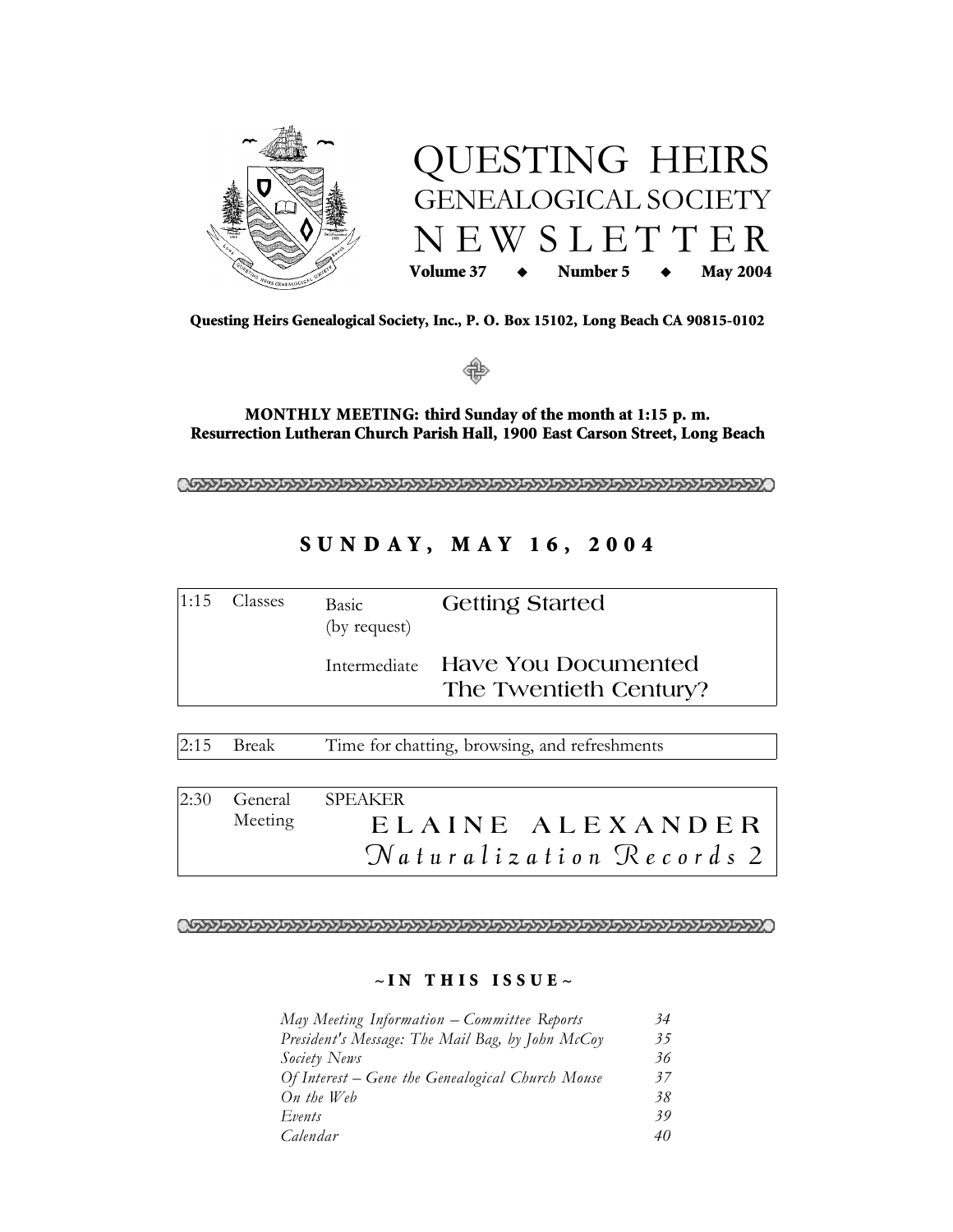## $~\sim MAY$  MEETING  $~\sim$

## **SPEAKER: ELAINE ALEXANDER**

Our May speaker will be Elaine Alexander, author, consultant, instructor, lecturer, and specialist in naturalization records and passenger lists.

Elaine has served at the Los Angeles Family History Center (LAFHC) since 1992 as Teacher, Supervisor, Assistant to the Director of Passenger Lists, and Head of the Naturalization Records Project.

She has been an instructor of Basic Genealogy and an Instructional Materials Developer at The University of California at Los Angeles: Extension Division, California State University at Northridge, and Los Angeles City College.

In addition to her work at the LAFHC, Elaine makes presentations and conducts seminars and workshops throughout Southern California. On a broader level, she presented four seminars at the 14th Annual British Isles and Ireland Family History Society, an international three-day conference aboard the Queen Mary at Long Beach. She has four texts in process and will begin work on two series of instructional videos in 2004.

Before entering the field of genealogy, she served as State of Connecticut Mentor Teacher, Teacher Training Supervisor for the University of Connecticut, Grant Developer, and Reading Consultant. She also worked as Research Assistant at the UCLA NeuroPsychiatric Institute.

Elaine's theme will be "Naturalization Records II." She will also share information from her new book "How To Find Naturalization Records."

## **INTERMEDIATE CLASS:** Have You Documented the Twentieth Century?

John McCoy will present an examination of the foibles of daily life from the century just past which might be lost unless we include them in our family history. Without documentation, who would believe some of the odd concerns of that era: poodle skirts, Cheez-Whiz, the Mouseketeers, and "Who shot J.R.?" Who

would remember the Spanish Flu, bomb shelters, or the draft lottery?

#### **BASIC CLASS: Getting Started**

A basic class will be given by request; that is, we will ask at class time if anyone would like to learn about how to get started in their research.

#### $\sim$  M E M B E R S H I P  $R E P O R T \sim$ **Jeanette (Marcus) JONES**  $(562)$  421-5610

APRIL MEETING ATTENDANCE Members: 22

## **NEW MEMBER**

Charlotte LLEWELLYN Individual to  $9/04$ 

## **RENEWALS**

| <b>Bernadette KEANE</b> | Contributing | to $9/04$ |
|-------------------------|--------------|-----------|
| George W. LIENESCH      | Contributing | to $9/04$ |
| Jackie RILEY            | Newsletter   | to $9/04$ |

#### $\sim$  REFRESHMENTS  $\sim$ **Georgie (Peterson) LYONS**  $(562)$  432-4908

Double thanks to our hosts for the April meeting: Aaron DAY Hazele (Thresher) JOHNSON Georgie (Peterson) LYONS Mary (White) SMITH

> Our hosts for the May meeting will be: John FOORD Richard HOOVER Tina YANIS

### *ശ്രാരശ്ര*ിക്കുകയും

 $J$  find it helps to organize chores into categories: Things  $\mathcal I$  won't do now, Things  $\mathcal J$  won't do later, & Things J'll never do.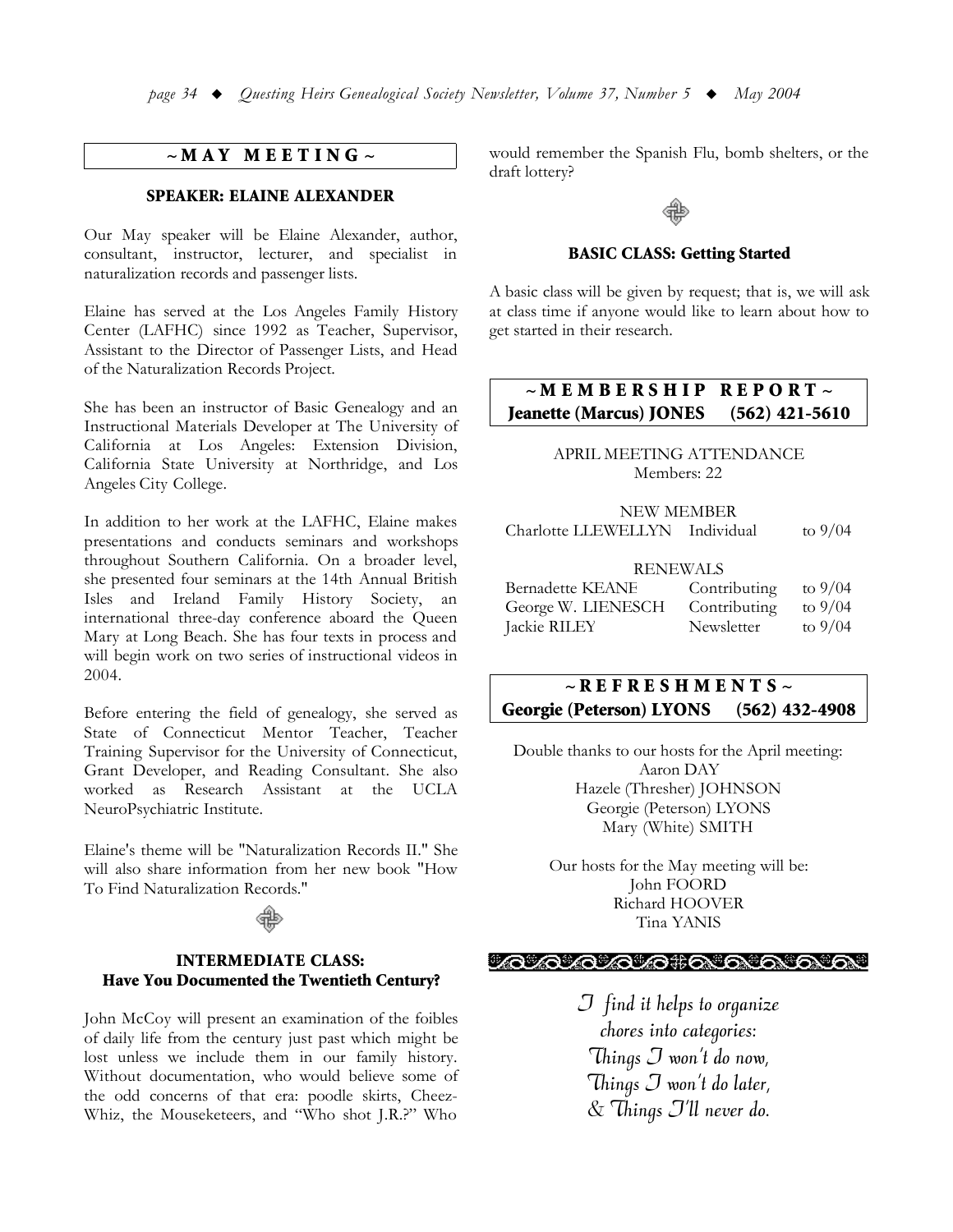## $\sim$ PRESIDENT'S MESSAGE $\sim$

## THE MAIL BAG

**veryone** knows I'm terrible about writing letters.  $\mathbf{B}$ y the time I have collected my thoughts, lined up the envelope and the stamp, and fought with my printer a few times, the occasion has passed. The letter I had planned to write no longer seems appropriate. My handwriting is too messy to inflict on anyone, so I adopted the electric typewriter and then the word processor at the earliest opportunity. But even now, after years of experience with Microsoft Word, I still struggle to get my words untangled sufficiently so that I know what I was trying to say. I'm sure at least half of the letters I intended to write never saw the light of day.

But e-mail is another matter entirely! I've had the same email address for years, and all the queries I have posted on the Internet are still out there in cyberspace, just waiting to be found by eager genealogists. I've posted data on thousands of people connected to my research. Now I'm seeing the results: at least one e-mail every day from someone interested in my research!

Just this week, for example, I had a message from Argentina about Swiss immigrants. I've watched conversational Spanish programs on PBS for years, so I found it easy to translate the message into English. Another recent message was in Italian, revealing that a person in my Swiss database had left records at Livorno, Italy, where there was a British Chaplaincy in the 18th Century, the only Protestant church in Italy at that time. Then there was a message from The Netherlands, several from England, and numerous messages from various parts of the USA. A Swiss immigrant in Sacramento put me in touch with a researcher in Switzerland. It is exciting to discover new angles for my research!

One particularly tireless correspondent works in the archives of the Roman Catholic Diocese of Pittsburgh, where she has been turning up more and more records of people from a small French village near the border with Germany. I had investigated the records of this village for a friend, and posted some of the data on the Internet. Now we have identified at least thirteen families who left the tiny village of Hottviller between about 1825 and 1880, sailed to New York, and settled near Pittsburgh. This research would be almost impossible without contributions from people on both sides of the Atlantic who have access to various documents. This particular

project has been helped immensely by Ancestry.com's new indexes for censuses and passenger lists.

It is not unusual to receive a response to a query that I posted on RootsWeb or Genforum many years ago. I just wish those queries could have been answered sooner! My mother and I had searched for any other living descendants of Daniel Moore, who died in 1829 in Fayette County, Indiana. He left ten children, but we failed to find any descendants except ourselves for about thirty years. Finally, I got an e-mail from someone whose grandmother joined the DAR on the basis of Daniel Moore's father! Whether the father's name is correct, we're still not sure, but at least we are no longer searching alone. The additional information allowed us to locate census records for two of the heirs who left the county before 1850. Curiously, or perhaps inevitably, the Moore family claimed for the DAR lived in Morris County, New Jersey, so some of my mother's ancestors would have known some of my father's ancestors. Further, this same Moore family is in the background of a few of the past presidents of Questing Heirs!

The same process works for other people. When I get a brilliant idea, I head for the Google.com search page as soon as possible. If I don't find anything, the next stop is RootsWeb, then the LDS Family Search website. What I'm looking for is information that seems to have come from actual family records or original research. When I find a good clue, I send an e-mail to the person who posted the query or data. It is amazing how often I connect. Often, the person at the other end of the query has waited for years before receiving any response!

I still spend far too long composing my messages. Still, email works better than old-fashioned letters for me. People seem to accept the informality of the medium, and it is possible to reach people whose postal addresses would be very difficult to find. The only drawback that I have noticed is that it is now possible to get so much genealogical information through e-mail and the Internet, that it is no longer possible to keep up. If my correspondence grows by very much, there will not be enough time to answer it. Think of it, we may soon find out what it is like to have too much genealogical information!

 $-$  John McCoy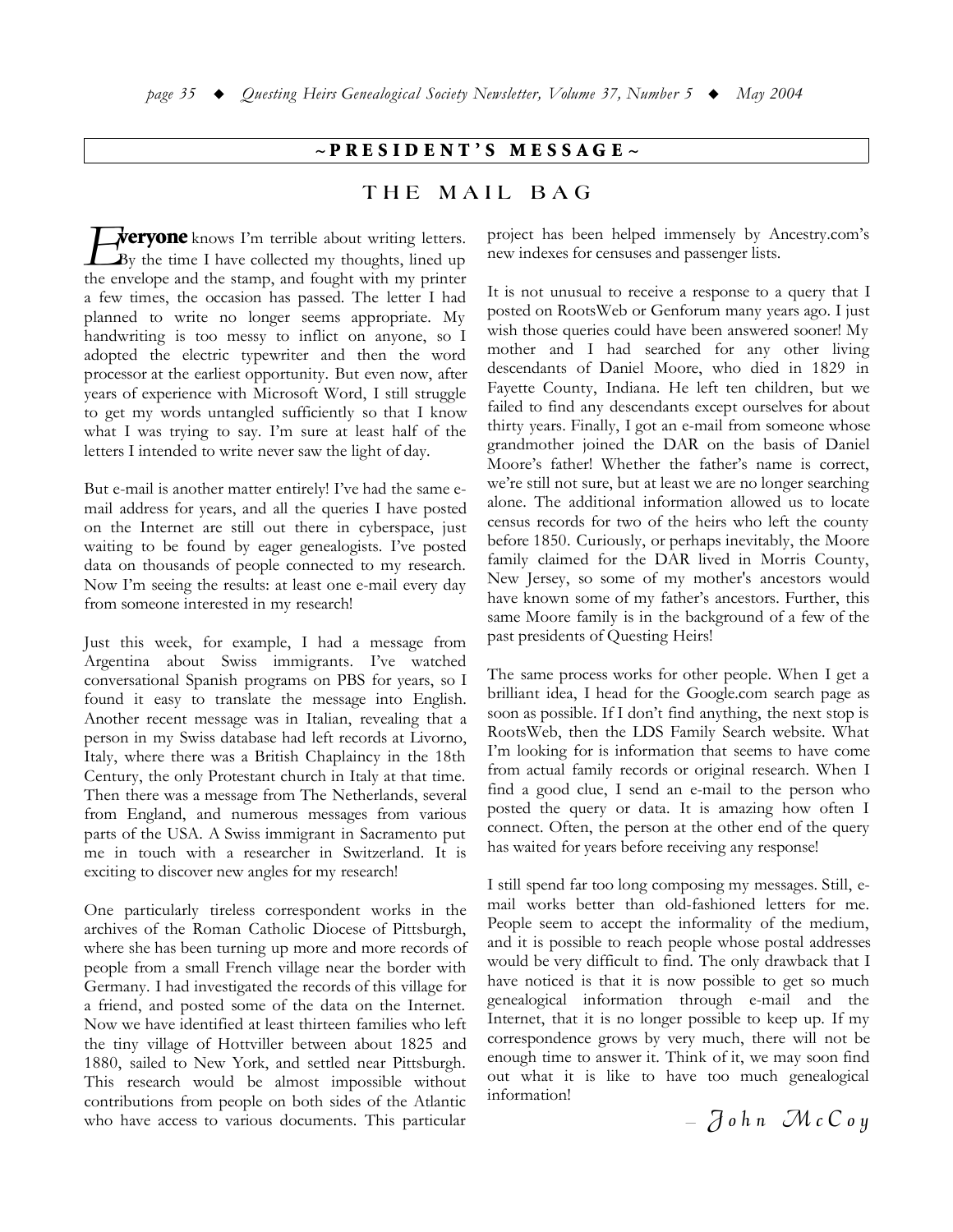## $\sim$ SOCIETY NEWS $\sim$

## **RECEPTION PLANNED FOR NEW GENEALOGY DEPARTMENT AT LBPL**

The Genealogy Department will be moved to a new location on the first floor at Main Library. Two very important support groups for the library will co-host a reception of the grand opening at the Main Library, 101 Pacific Avenue, Long Beach, California 90822. The program is scheduled for Monday, June 28 from 6:00 to 7:30 pm. There will be a short program, light refreshments, and a tour of the Genealogy/History area.

The Questing Heirs Genealogical Society is promoting its latest Genealogy Collection, entitled "The Questing Heirs Honor/Memorial Books Collection."

The African American Genealogical Council of Long Beach is promoting its latest Genealogy Collection, as well. It is entitled "The Roots Collection of African American Genealogy."

Members and friends are asked to consider donating a book or books, in honor or memory of someone, to one or both of the collections. A bookplate will be added to the book with the name of the collection, the donor's name, and the name of the person being honored.

For additional information, please contact Aaron Day by email at  $\langle \text{adaydec}(\text{Qaol.com}\rangle)$ , by phone at (562) 634-6708, or by mail at P. O. Box 5903, Long Beach, CA 90805-0610.



## **NEWS ON JANET TAYLOR**

It was announced at the April meeting that Questing Heirs member Janet Taylor is now permanently confined to a nursing home with no hope of recovering from the effects of a severe stroke. Cards or calls are not necessary as, unfortunately, she is not aware of her surroundings.

Janet joined Questing Heirs in April of 1998 and was active on the board and was Publicity Chairman for some time. We will miss Janet and her striking red hair and especially her super intelligence.

Sometimes no matter how intelligent we are we do not follow one very important genealogical rule: organize and write out the results of your research.

While cleaning out Janet's home, much genealogical material was found that had never been organized. Too bad -- we can be sure that Janet did good research and could have put it all together better than anyone else. Now this material will be sent to The Family History Library in Salt Lake City for evaluation and organization. However, it would have been so much better if Janet could have done this herself.

Doing the research is only half of the job. For most of us the research is the best and fun part, while the dull and hard part is putting it in some form that can be used by others. Maybe one of the best services that Janet rendered to Questing Heirs was to remind us all to finish the second half of the job.

-- Submitted by Jeanette Jones



### **NEW QUESTING HEIRS BOARD MEMBERS**

At the April board meeting, a few changes were made to the Questing Heirs board.

Liz Myers, who has been doing such a fantastic job with publicity as Member-at-Large, was named Publicity Chair, in light of the news about Janet Taylor.

Since Priscilla Nielsen has not been able to attend regularly, Tina Yanis was nominated and accepted to take her place as Member-at-Large. She will act as liaison to the church.

Chuck Mitchell was also elected Member-at-Large. Among other things, he will be working to keep our scrapbook up to date.

We thank everyone for their willingness to serve Questing Heirs!



### **QUESTING HEIRS ANNIVERSARY PLANS**

Don't forget that our 35th anniversary is coming up in July. As we reported in previous issues, we would like to put together a commemorative video for this special occasion. If you have anything to add to the video, such as pictures, memorabilia, or memories, please contact Aaron Day at (562) 634-6708.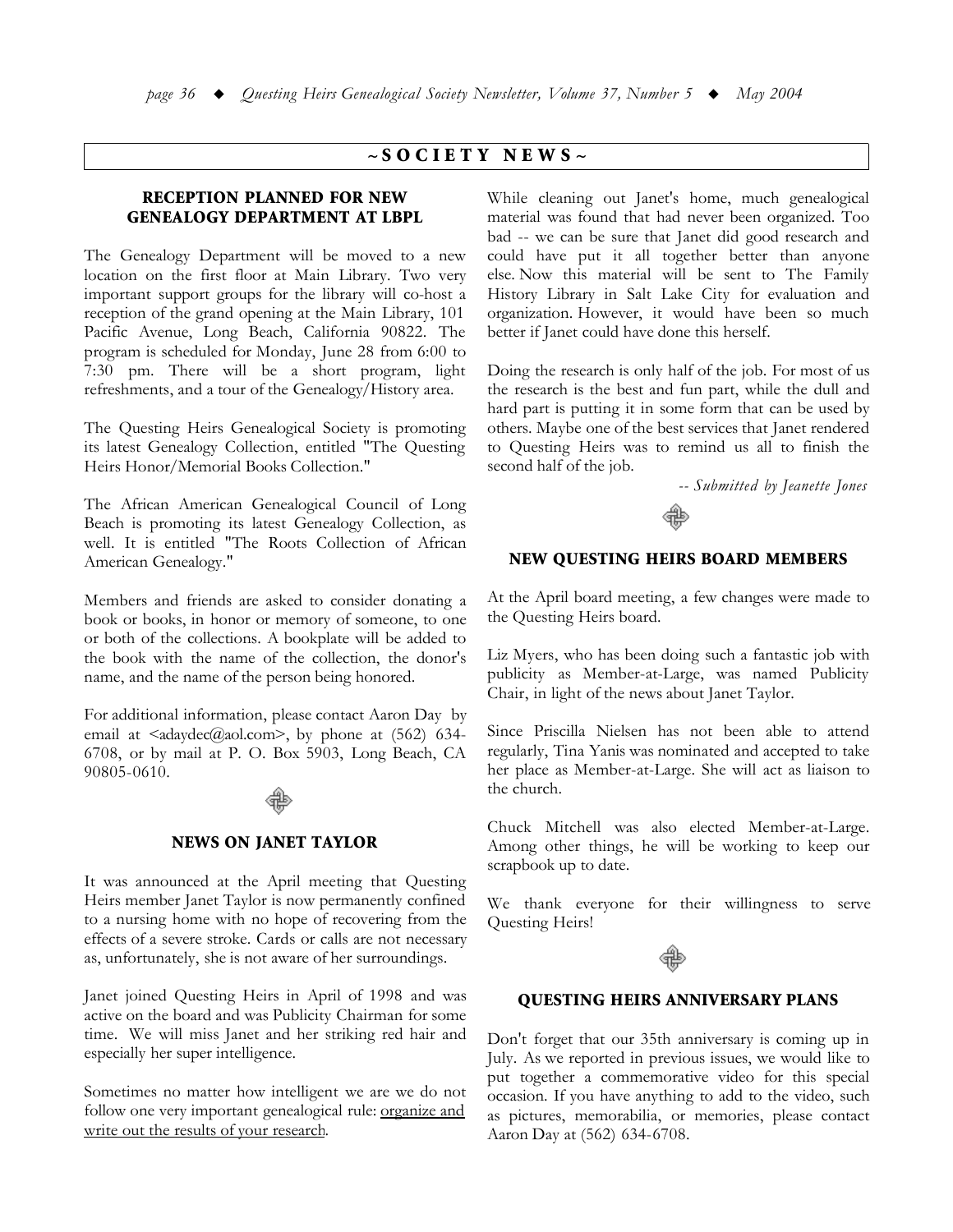## $\sim$  OF INTEREST  $\sim$

## **VERSES FROM** YEARBOOKS AND OLD **AUTOGRAPH ALBUMS**

The following verses were submitted by Liz (Stooksberry) Myers, who found them on the RootsWeb mailing list <GenHumor-L@rootsweb.com>. For instructions on how to subscribe to this or another RootsWeb list, or to search the archives for this or any other list, visit the RootsWeb home page at  $\lt$ http://www.rootsweb.com>.

Posted by Richard D. Reddick on 7 February 2004:

The world is wide And full of ditches. wants you To patch his britches.

Life is like a deck of cards: When you're in love it's hearts, When you're engaged it's diamonds, When you're married it's clubs, When you die it's spades.

Some friends may wish you happiness. Others may wish you wealth. My wish for you is better yet: Contentment blessed with health.

From A to B, Or from C to D, Forget the alphabet But don't forget me.

By hooks and by crooks, I'll be the last one To write in this book.

Away back here, Out of sight, I'll sign my name Just for spite.

When you get old And have nothing to do, Remember me while We were going to school.

When you get married and live by the river, Send me a piece of your old man's liver.

'Tis sweet to be remembered. 'Tis sad to be forgot. So let me whisper, "Dear Friend, Forget-me-not."

Kiss me cute, Kiss me cunning, Kiss me quick For Mother's coming.

Some love once. Some love twice, But I love you As a cat loves mice.

Posted by Liz Parkinson on 7 February 2004:

I eat my peas with honey. I've done it all my life. It makes the peas taste funny But it keeps them on the knife.

As I was going up the stair I met a man who wasn't there. He wasn't there again today. I wish to goodness he'd go away.

#### THE GENEALOGICAL CHURCH MOUSE~  $\sim$  G E N E

This month we present a new feature in our newsletter: Gene the Genealogical Church Mouse. Gene has something to say from a slightly different point of view.

- $\bullet$  My compliments to all the refreshment providers you have been doing a very good job. However, it seems that some people provide the goodies over and over. If some of you haven't signed up lately, please do it. I do have one complaint, though: you all eat too neatly. Let's have a few more crumbs on the floor!
- There is so much talking among the members while our presenters are speaking that many times I miss the main point of the presentation. Because of the rapid proliferation of mouse generations and the large number of my ancestors, I need all the help I can get!  $-$  Gene

## <u>Okanananan kananan sama yang dananan samanan sama yang samanan saman sama saman saman saman saman saman saman </u>

Clothes make the man -- naked people rarely have any influence on society.  $\mathcal{M}$ ark  $\tau$ wain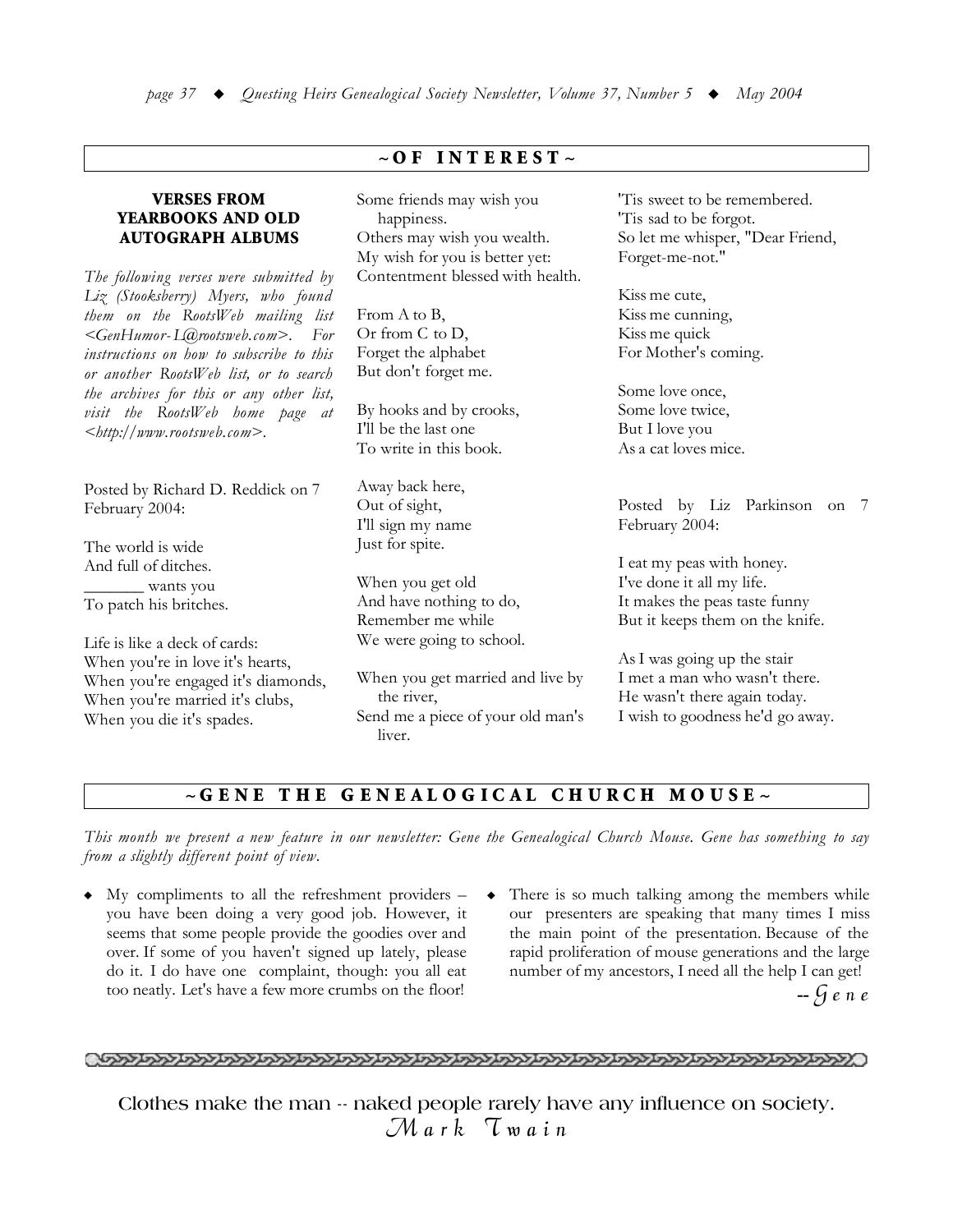## $\sim$  ON THE WEB $\sim$

## ALLEN COUNTY PUBLIC LIBRARY ELECTRONIC NEWSLETTER

The Allen County Public Library Historical Genealogy Department in Fort Wayne, Indiana is pleased to announce our electronic newsletter, "Genealogy Gems: News from the Fort Wayne Library."

Each month, learn about new collections, department special events, source highlights, new acquisitions, Web sites, and much more! Learn what is going in the Genealogy Department of the Allen County Public Library.

We will keep you up to date on our outstanding temporary location, where the books are on open stacks, available for your perusal. Information about the construction at the old library site, and our plans for moving back in two to three years will also be included.

To subscribe to this mailing list send a message to  $\langle kspears@acpl.lib.in.us>$  with "ACPL Newsletter Subscribe" in the subject line. You will not receive a confirmation message; you will just begin to receive the newsletters, which are scheduled to be published approximately once a month.

*Reprinted with permission from UpFront with NGS, The <u>Conline Newsletter of the National Genealogical Society,*</u> *Volume 3, Number 7, 1 April 2004, Contributed by Sue Kaufman, Librarian, Allen County Public Library.* 



## **NEW YORK CITY** DEATH INDEX DATABASE <http://www.italiangen.org>

The Italian Genealogical Group has just posted the index to New York City deaths from 1891 to 1911, over  $1,400,000$  records. This is one of several projects by our organization which we have posted on our website www.italiangen.org for everyone to use at no cost. This project is continuing and later years will be posted in the future.

We are also indexing the brides (for Brooklyn, Queens and the Bronx) and grooms for all boroughs of New York City. These are only some of the projects we are doing and will publish them as they are completed. Any volunteer help or donations to the defray the costs of these projects are always welcome. Please contact John Martino at  $\leq$  [ohnM16881@aol.com> for any help you can give. Many of you and/or your organizations have been helping and we thank all of you for your past contributions.

*Posted on the Association of Professional Genealogists*  $mailing$  *list*  $\leq$   $APG$ -L@rootsweb.com > on 4  $A$ br 2004.



## DEPARTMENT OF VETERANS AFFAIRS NATIONWIDE GRAVESITE LOCATOR  $\langle$ http://www.cem.va.gov>

The Department of Veterans Affairs has put 3.2 million records of the V. A. cemeteries online -- almost all of their interment records.

From the main page, follow the link that says "National Gravesite Locator." I tried it out by doing a simple search for Victor Sanchez, the father of a friend of mine, whom I knew was in the Bataan Death March in the Philippines in World War II. The following information came up:

Sanchez, Victor F, Sgt US Army Veteran Service Dates:  $03/11/1941 - 11/01/1946$ Date of Birth:  $04/02/1915$ Date of Death:  $04/10/2001$ Date of Interment:  $04/16/2001$ Buried at: Section 10, Site 933 Santa Fe National Cemetery

I searched for my friend's mother, whom I knew was buried with his father, and got the following information:

Sanchez, Jesusita Susie Date of Birth: 01/08/1925 Date of Death: 09/06/1999 Date of Interment:  $09/09/1999$ Buried at: Section 10, Site 933 Santa Fe National Cemetery Wife of Sanchez, Victor F, Sgt US Army

This database should prove very useful to genealogists!

On the home page you will also find a link to information on Memorial Day ceremonies at all the national cemeteries, as well as more information on Department of Veterans Affairs services.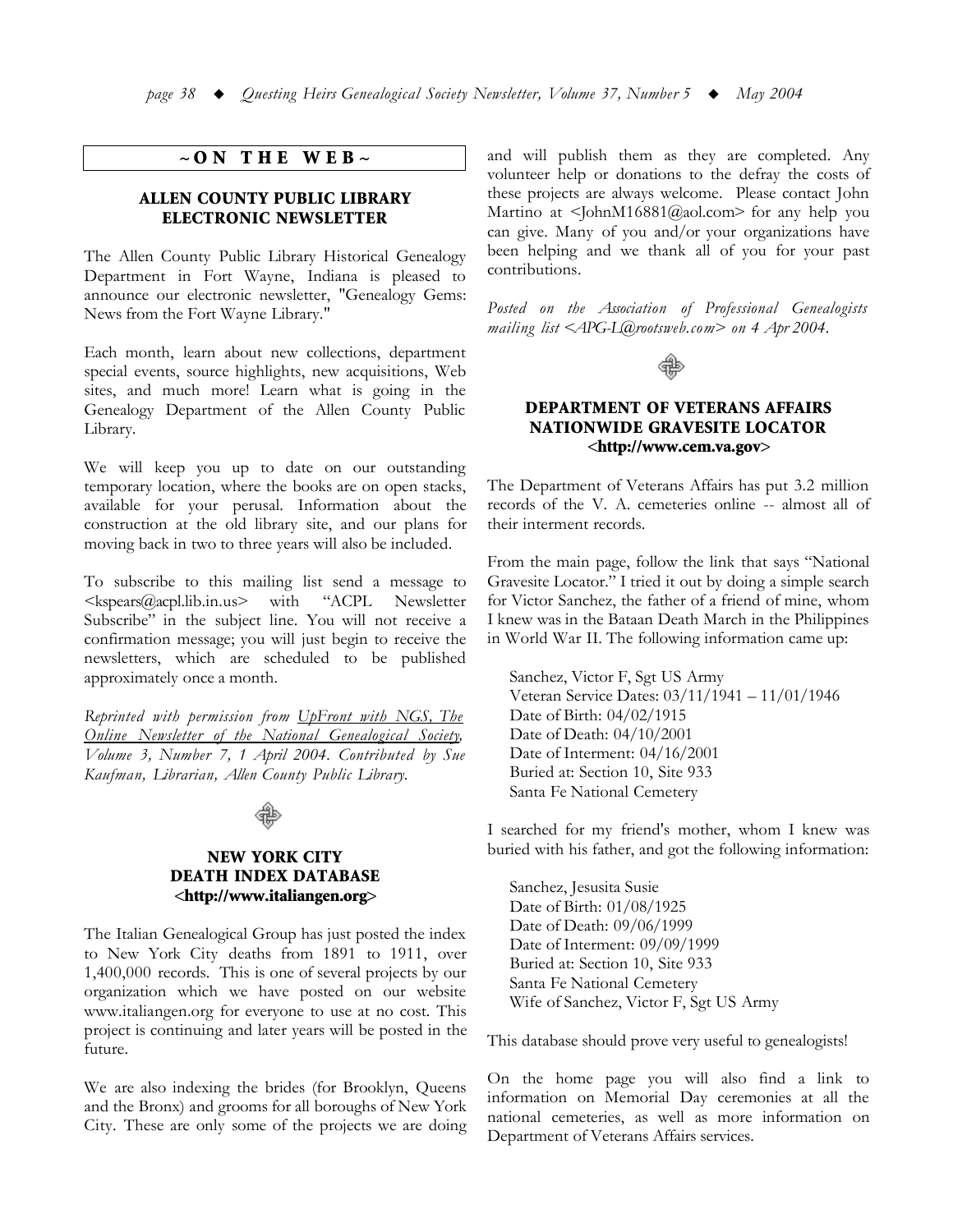## $\sim$ EVENTS $\sim$

Several genealogical events are coming up in our area in the next few weeks. Here are the details on some of them:

# **United Daughters of the Confederacy Meeting featuring Joan Rambo**

Saturday, May 15, 2004, 12:00 noon Laguna Hills

The Emma Sansom Chapter of The United Daughters of the Confederacy will have their last meeting of the year at Laguna Hills, California at noon on May 15. Our guest speaker will be Joan Rambo of the Orange County SCGS. She will talk about genealogy of the Civil War and the Orange County mission to "Adopt a Civil War Veteran." We will have a delicious lunch at Mandarin Terrace Restaurant served for \$13.00 donation per person.

We invite you to join us. Seating is limited, so be sure to RSVP by May 9, 2004. Contact Linda Rushing Day, email <flygalindy@hotmail.com>, phone (949) 425-1150.



## **National Genealogical Society Conference in the States: A Golden Prospect**

Wednesday, May 19 - Saturday, May 22 Sacramento Convention Center, Sacramento

The NGS Conference in the States is ready and rarin' to go! Registration is over 900 now and going up every day. Everyone behind the scenes is working full tilt to put on a wonderful conference in the heart of California's gold country. Information and registration available online at <http://www.eshow2000.com/ngs>.

Here is a sampling of some of the workshops:

- Westward Ho! But How?
- Three Females 10-16...Making Sense of Pre-1850 Censuses
- Did Your Ancestor's Siblings Take Your Family Papers to California?
- Mapping Software Tracks Migration
- Federal Census Records: Going beyond the **Population Schedules**
- Tracking Your Genes in Genealogy: DNA Testing
- Hands-On Land Platting Workshop
- Keeping up with the Neighbors Learning about Your Ancestors from People They Knew
- $\bullet$  In a Rut? 7 Ways to Jumpstart Your Research
- Thinking Geo-Logically: Topographical Maps & the Geographic Names Database
- Found: One Ancestral Address, The Poor Farm
- Federal Land Records: Getting a Federal Land Case  $\bullet$ File
- German Gothic Handwriting: Anyone Can Read It
- Neighborhood Reconstruction: Using Land Records  $\blacklozenge$ Effectively
- No Ring? No License? Are They Married? Applying the Common Law to Marriage
- When There's Not a Will There Is a Way
- There's More Than Corn in Indiana: Finding Your Hoosier Ancestor
- Organized: Genealogist's  $\bullet$  Getting  $\boldsymbol{A}$ Greatest Challenge
- Research for Treasures in State Archives
- Extra, Extra! Your Ancestors Are in the Newspaper
- Why You Might Have Missed Your Soldier: Basic Military Records at the National Archives
- · With a Little Help From My Friends and a Significant Number of Strangers
- Research Facilities in the Golden State
- Separating Fact from Blarney in Irish Oral Tradition
- NUCMC A Genealogist's Goldmine!
- Writing Your Family History in Small, Manageable Pieces



## **Southern California Genealogical Society Seminar featuring Sabine Schleichert**

Saturday, May 29, 2004, 9:00am - 4:00pm SCGS Library, 417 Irving Drive, Burbank

Topics: German Research from Remote; Filling the Frame with Color (Adding the Extras to your Family History); Mr. Meyer from Baden (Finding a Common Name in a City); What Is Where in German Archives.

For more information, email  $\langle \text{scgs}(\hat{a}) \rangle$  earthlink.net >, visit <http://www.scgsgenealogy.com>, phone (818) 843-7247, or write Southern California Genealogical Society, 417 Irving Drive, Burbank CA 91504-2408.